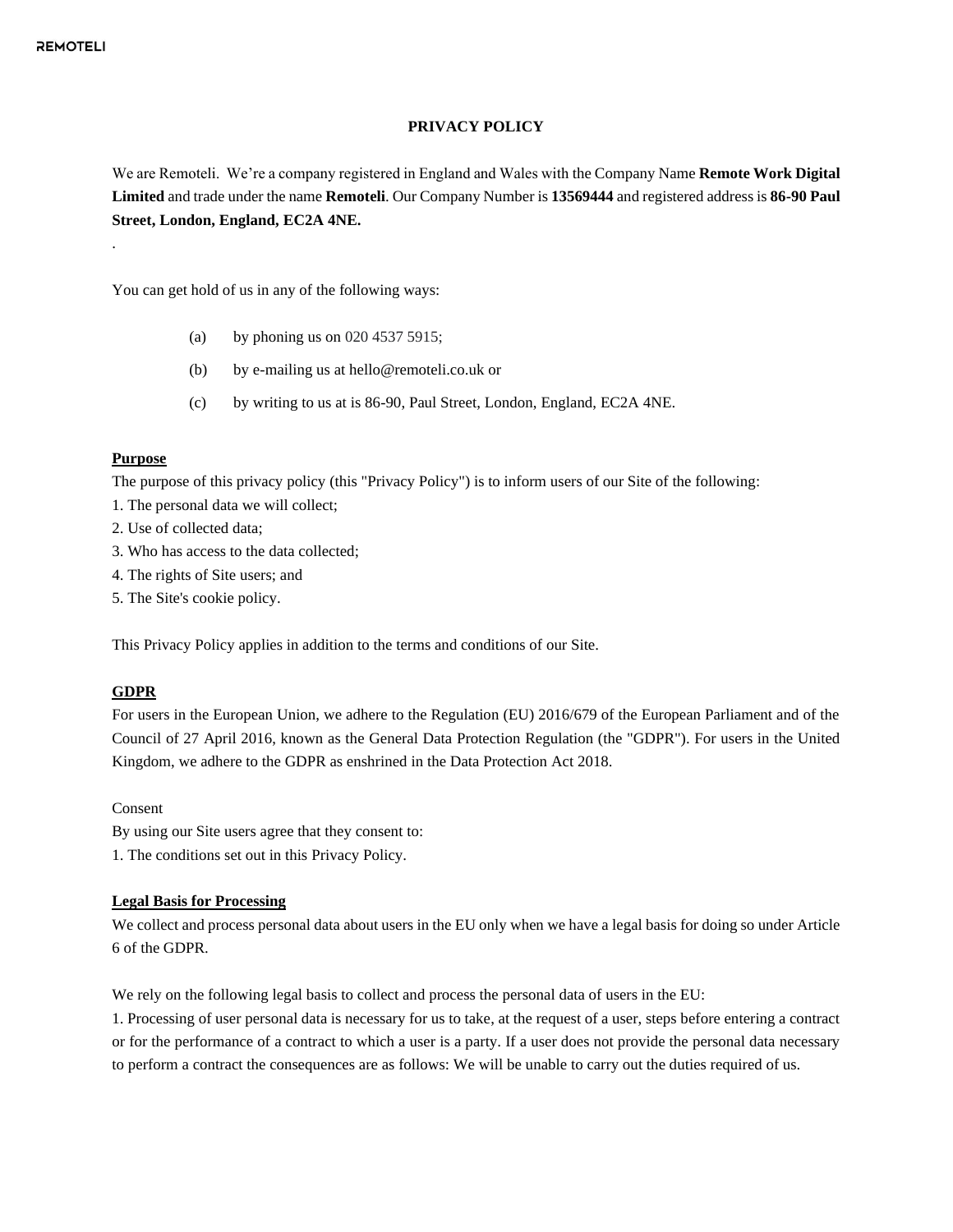# **Personal Data We Collect**

We only collect data that helps us achieve the purpose set out in this Privacy Policy. We will not collect any additional data beyond the data listed below without notifying you first.

## **Data Collected in a Non-Automatic Way**

We may also collect the following data when you perform certain functions on our Site:

- 1. First and last name;
- 2. Email address;
- 3. Phone number;
- 4. Address; and
- 5. Payment information.

This data may be collected using the following methods:

1. Creating an account.

## **How We Use Personal Data**

Data collected on our Site will only be used for the purposes specified in this Privacy Policy or indicated on the relevant pages of our Site. We will not use your data beyond what we disclose in this Privacy Policy.

The data we collect when the user performs certain functions may be used for the following purposes:

1. Communication

#### **Who We Share Personal Data With**

#### Employees

We may disclose user data to any member of our organisation who reasonably needs access to user data to achieve the purposes set out in this Privacy Policy.

#### **Other Disclosures**

We will not sell or share your data with other third parties, except in the following cases:

- 1. If the law requires it;
- 2. If it is required for any legal proceeding;
- 3. To prove or protect our legal rights; and
- 4. To buyers or potential buyers of this company in the event that we seek to sell the company.

If you follow hyperlinks from our Site to another Site, please note that we are not responsible for and have no control over their privacy policies and practices.

#### **How Long We Store Personal Data**

User data will be stored for six months after cancellation of the service.

You will be notified if your data is kept for longer than this period.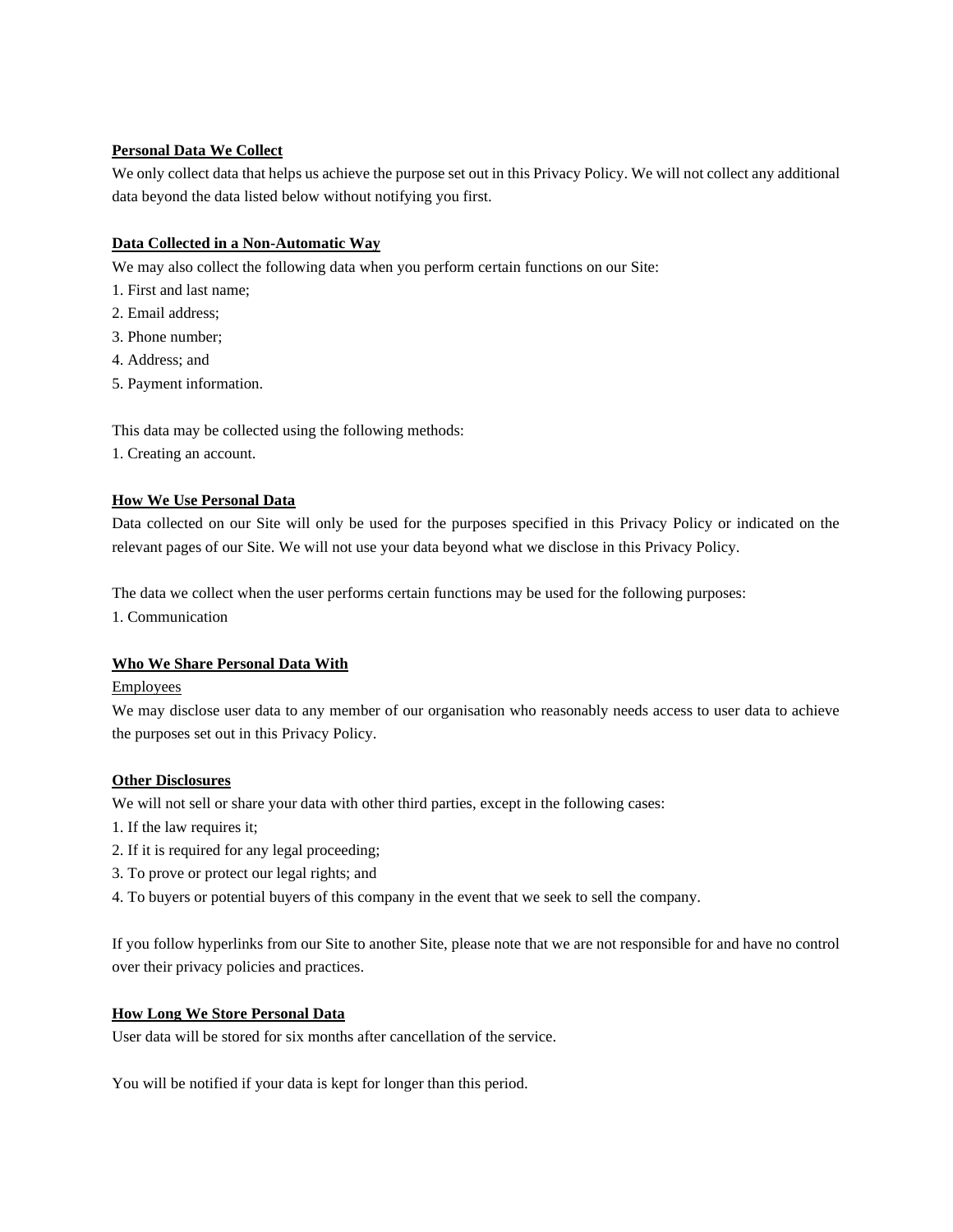# **How We Protect Your Personal Data**

In order to protect your security, we use the strongest available browser encryption and store all of our data on servers in secure facilities. All data is only accessible to our employees. Our employees are bound by strict confidentiality agreements and a breach of this agreement would result in the employee's termination.

While we take all reasonable precautions to ensure that user data is secure and that users are protected, there always remains the risk of harm. The Internet as a whole can be insecure at times and therefore, we are unable to guarantee the security of user data beyond what is reasonably practical.

#### **International Data Transfers**

We transfer user personal data to the following countries:

- 1. Ghana.
- 2. Lithuania

When we transfer user personal data we will protect that data as described in this Privacy Policy and comply with applicable legal requirements for transferring personal data internationally.

If you are located in the United Kingdom or the European Union, we will only transfer your personal data if:

1. The country your personal data is being transferred to has been deemed to have adequate data protection by the European Commission or, if you are in the United Kingdom, by the United Kingdom adequacy regulations; or

2. We have implemented appropriate safeguards in respect of the transfer. For example, the recipient is a party to binding corporate rules, or we have entered into standard EU or United Kingdom data protection contractual clauses with the recipient.

Your Rights as a User

Under the GDPR, you have the following rights:

- 1. Right to be informed;
- 2. Right of access;
- 3. Right to rectification;
- 4. Right to erasure;
- 5. Right to restrict processing;
- 6. Right to data portability; and
- 7. Right to object.

#### **Children**

We do not knowingly collect or use personal data from children under 16 years of age. If we learn that we have collected personal data from a child under 16 years of age, the personal data will be deleted as soon as possible. If a child under 16 years of age has provided us with personal data their parent or guardian may contact us via [hello@remoteli.co.uk.](mailto:hello@remoteli.co.uk)